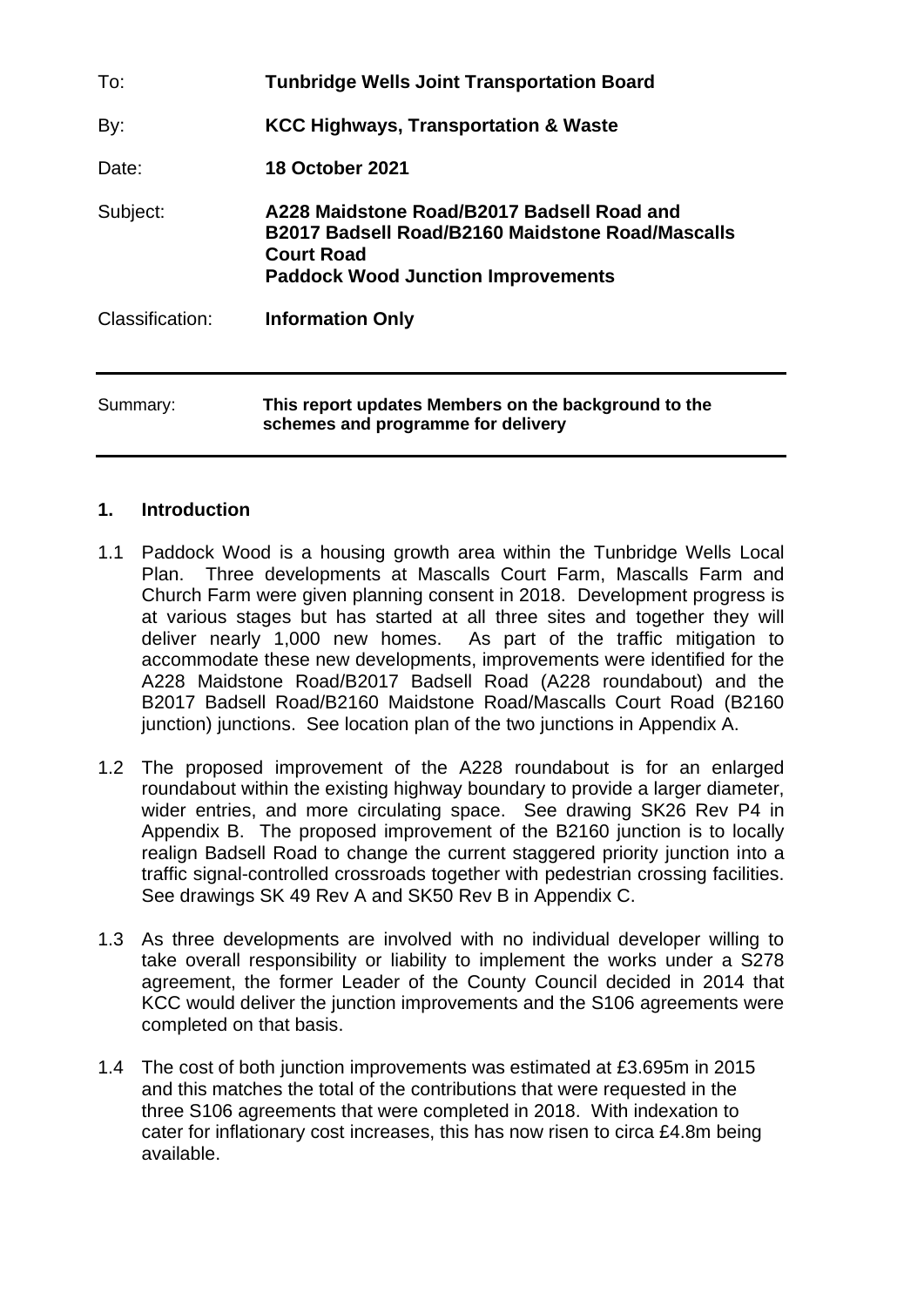### **2. Commentary**

- 2.1 The S106 agreements also covered a scenario of a reduced scale of 'Minor' improvements and consequently lesser contributions if not all the developments proceeded. However, as all three developments are consented and proceeding the focus is on delivery of the proposed improvements defined as 'Major' improvements.
- 2.2 The S106 agreements have intervention triggers but there was an over-riding longstop date of 1 April 2021 whereby KCC was obliged to notify the three developers of its intent to progress either the 'Minor' or 'Major' improvements. The Notices were issued on 29 March 2021, and this triggered the full or progressive payment of the contributions that will have all been received in full by January 2022. There is also an obligation to transfer a small area of land required for the B2160 junction scheme.
- 2.3 KCC has a 'reasonable endeavours' obligation to complete the improvements by 1 April 2023. However, while Officers are proceeding diligently, surveys are required before detailed design can proceed, public engagement will be required and the B2160 junction proposal will need planning permission. It is therefore unlikely that construction will be able to start before spring 2023. One agreement also has an obligation to return the contribution if the improvements have not started within 5 years (by April 2026). The construction period is estimated to last about 9 months and hence this risk is considered very low.
- 2.4 The proposed improvement of the A228 roundabout is constrained by the existing highway boundary and is relatively modest in scale. It should be noted that this junction has previously been identified through external funding bids as the starting point of a future A228 Colts Hill Bypass. In developing the design and subject to costs, consideration will therefore be given to the potential for an enhanced design for the roundabout and if the associated third-party voluntary land acquisition would be viable.
- 2.5 The proposed schemes were reported to the KCC Environment & Transport Cabinet Meeting on 29 June 2021 and the Cabinet Member subsequently took a range of decisions giving Officers the necessary authority to progress the schemes through development and to delivery.
- 2.6 Although the schemes were defined as part of the planning consideration of the three developments, local public knowledge or understanding may be limited. When the design of the schemes has been developed in more detail some local public engagement will be undertaken and in any event prior to the submission of the B2160 junction planning application.
- 2.7 The planning application will be a Regulation 3 application submitted to KCC and determined by KCC Planning Applications Committee.
- 2.8 Highway design consultants, AECOM, have been commissioned to take the scheme forward. A range of traffic, topographical, existing road pavement condition and environmental surveys that are required to inform the detailed design, have recently commenced. It is currently envisaged that public engagement should be possible in spring 2022 with submission of the planning application for the B2160 junction in summer 2022. Completing the detailed design and procurement of a construction contractor will then follow.